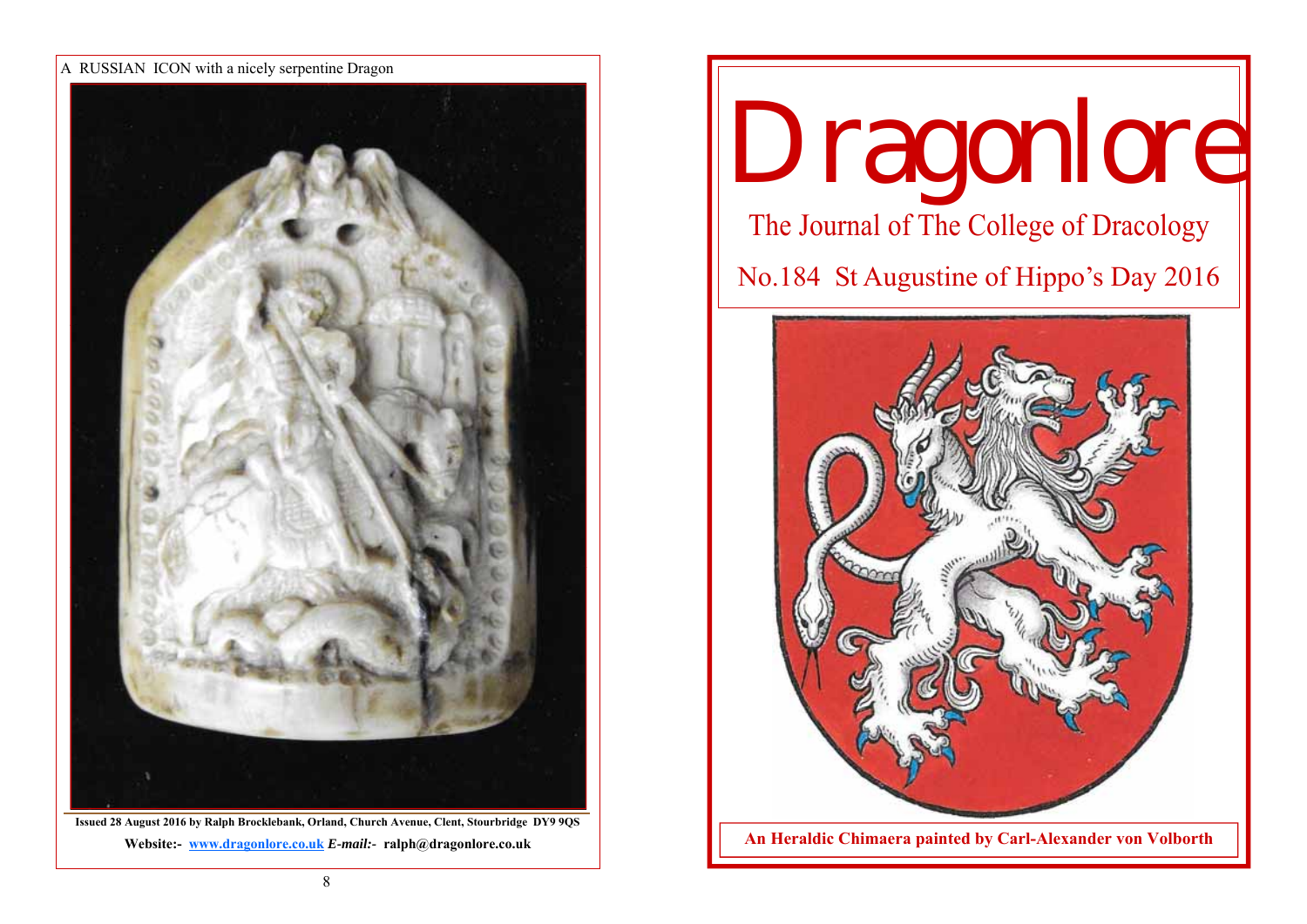

 **The College of Dracology for the Study of Fabulous Beasts** 



 In Number 36, 28 August 2003, we mentioned that St Augustine of Hippo was the author of the *Confessions* and *The City of God,* and that he died in 430 AD. In fact, after an eventful life, he became immersed in the study of philosophy and theology, struggled successfully with the truths of Christianity and came to be regarded as one of the four Fathers of the Western Church.

The three-headed Chimaera described by Hesiod has always presented a problem to artists. The heraldic version on the cover is one of the best solutions, from the splendid book that we have reviewed and often taken pictures from, *Fabelwesen der Heraldik.* It is a pity that it never came in an English-language version, in spite of our best endeavours. Apart from this heraldic interpretation, Carl-Alexander has drawn several other varieties of Chimaera, from a very naturalistic one to other more fanciful sorts (*below*). The monster itself is usually taken to be purely allegorical, as nobody could have supposed that such a creature could actually have existed. One materialistic attempt to explain its existence supposed that fossil remains of the three beasts, lion, goat and serpent, were all muddled together when discovered by a gullible Greek, who supposed that the various bones and skulls all belonged to one animal. I think that even the ancient Greeks had more sense than that. Some suppose that the three beasts symbolise three of man's weaknesses, respectively pride, stubbornness and duplicity, and that the legend of Bellerophon killing the Chimaera while riding Pegasus shows how he had overcome these failures in his own life. But this is mere speculation, which we try to avoid.



## **JOURNAL SCAN**

# **Flagmaster 156 Spring 2016**

(came in July) – actually in its inclusion, **FI GAZETTE 44 –** has the Winged Bull supporter of the arms of Kensington and Chelsea, which is where the 27<sup>th</sup> International Congress of Vexillology will be held next year, the Flag Institute being responsible for its organization.









**The White Lion Society Newsletter 70, August 2016** has a red Tudor Dragon and a black Imperial Eagle with two heads on the cover, part of a page of arms of the Knights of the Garter from a MS c 1580 in the Lichfield Cathedral Library.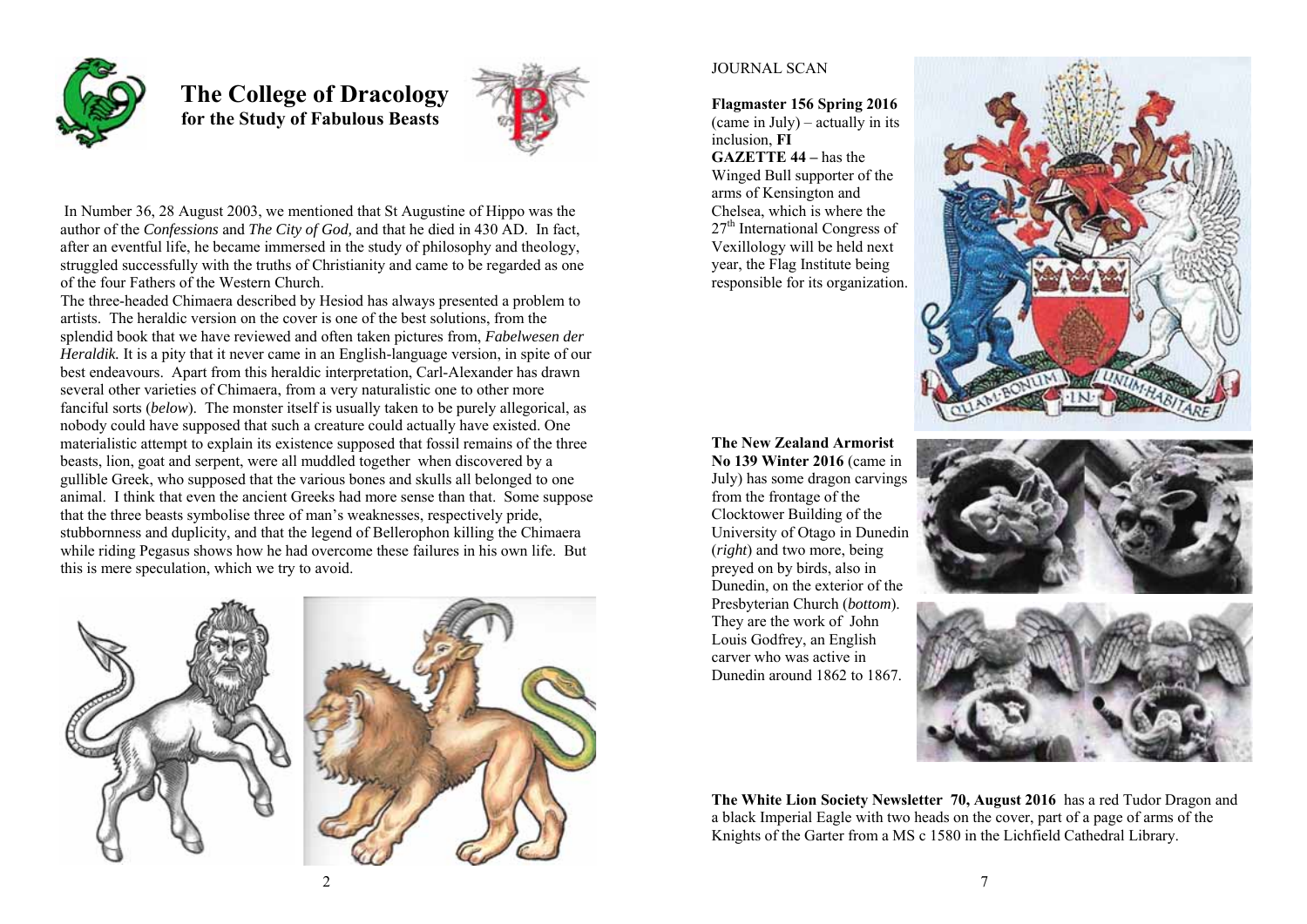#### **A DISNEY "DRAGON"**

A new film from the Disney workshop called "Pete's Dragon" is not so much a reworking of an earlier film of the same name, but a totally new production with a new monster. But is it a Dragon? Instead of reptilian scales, it is covered in hair, so must be a monstrous mammal. Here are two views of it, one showing its Disnified face and the other its huge wingspan with somewhat bat-like wings.



The publicity for "Pete's Dragon" also contained pictures of various other creatures, including this curious version of the **Chupacabra**, (*right*) said to be at first from Puerto Rico but latterly throughout the southern states of America. The name means "goat sucker" from its habit of attacking and drinking the blood of goats. Sightings are still common though the most recently caught one turned out to be a raccoon.



### **NOT ALL DRAGONS HAVE LEGS…**

This one has wheels, the first dragon-named car we have seen (*below*)**.** Previously we have had a number of inanimate objects named "Dragon" including a warship. a yacht, an aircraft, an armoured vehicle and a space-craft, but never a motor car. Perhaps there are more to come. This one is a 1936 Aston Martin Speed Model "Red Dragon" which competed in the Mille Miglia and the Le Mans 24-Hour Race, is being sold by Bonhams at the Goodwood Revival sale on 10 September and is expect4d to fetch up to £2 million.



### **WHICH WAY UP?**

**Brian Wright** spotted this carving in Mardol Street, Shrewsbury, and recognized it as an ancient apothecaries' sign. Traditionally, their trade emblem was a stuffed crocodile, but not all of them could get hold of the real thing, so this was an adequate substitute, even if the carver was more familiar with dragons than with crocodiles. Brian also sent the picture of the Russian Icon on the back page.